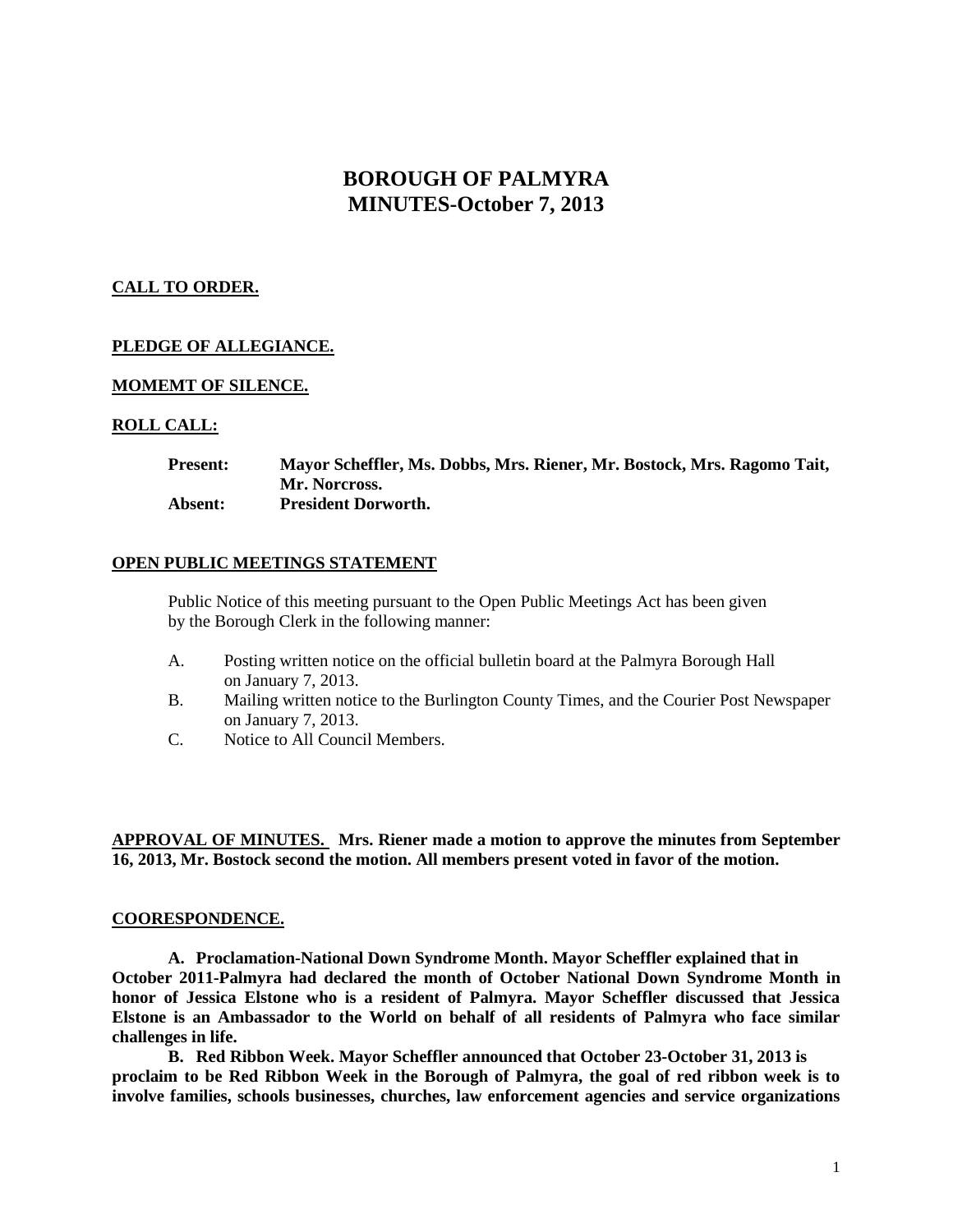**in all aspects of supporting awareness, education and on-going initiatives to prevent illegal drug use.**

**C. Thank you from Diane Brattelli. Mayor Scheffler and Borough Council received a note of thank you for flowers due to a death in the family.**

**D. Letter of Resignation-Linda Lewis, CFO. Mayor Scheffler read a letter of resignation into the record. Dear John: Please accept this letter as my notice of resignation effective on or before October 31, 2013. I have accepted a Chief Financial Officer position in another municipality. I have enjoyed working with the Mayor and Council, employees, professional staff and residents of Palmyra. I will assist in the transition, if needed and as permitted. Thank-you. Sincerely, Linda Lewis. Mayor Scheffler thanked Mrs. Lewis for bringing the Edmunds program for finance and tax office to the Borough which improved efficiency in all departments, Mrs. Lewis also guided the Borough through the automation of Timetrak, which allows the employees to clock in and out with hand recognition. The budget process was streamline during Mrs. Lewis term as Chief Financial Officer. Mr. Bostock made a motion to accept the letter of resignation, Ms. Dobbs second the motion. All members present voted in favor of the motion.** 

### **PROFESSIONAL UPDATES.**

**Environmental Resolutions-Mr. Gural reported on DEP EIT Improvements and the blower motor for sewer Plant. The resolution for award of these projects will be on the agenda for October 21, 2013.** 

**NEW BUSINESS. Consent Agenda- Items A-D will be enacted as a single motion, if any resolution needs additional discussion it will be removed from the consent agenda and voted on separately. Mrs. Riener made a motion to approve the consent agenda, Mr. Norcross second the motion. At the call of the roll, the vote was:**

> **AYES: Ms. Dobbs, Mrs. Riener, Mr. Bostock, Mrs. Ragomo Tait, Mr. Norcross. NAYES: None.**

**A. Resolution 2013-216, Resolution Appointing Mindie Weiner Full Time As Lead Tax Clerk Till December 31, 2013 At The Annual Salary Of \$28,400 Effective September 30, 2013.**

**B. Resolution 2013-217, Resolution Appointing Rita Jackson Part Time As Tax Clerk Till December 31, 2013 At The Rate Of \$14.50 An Hour Not To Exceed 29 Hours A Week.**

**C. Resolution 2013-218, Resolution Authorizing Final Payment To Ronald Janney Electrical Contractor Inc.-Independence Fire Company #1 Generator Installation Project.**

**D. Resolution 2013-219, Resolution Authorizing The Cancellation Of Total Disabled Veteran For Carlton And Hannah Lindsay Located At Block 134, Lot 12.3 Tax Year 2013 And Thereafter And Refunding Taxes Paid.**

**Mayor Scheffler announced that the Independence Fire Company #1 on Broad Street was holding their open house this evening.** 

#### **DISCUSSION ITEMS.**

**A. Best Practice Worksheet CY 2013/SFY2014. Mr. Gural read each question into the record and gave an explanation on several of questions. The entire worksheet is attached as part of the minutes. The Borough will receive 100% state aid for the percentage of answers on the Best Practice Worksheet.**

**B. Curfew for Rocky Horror Picture Show October 26, Halloween Parade, October 30 and**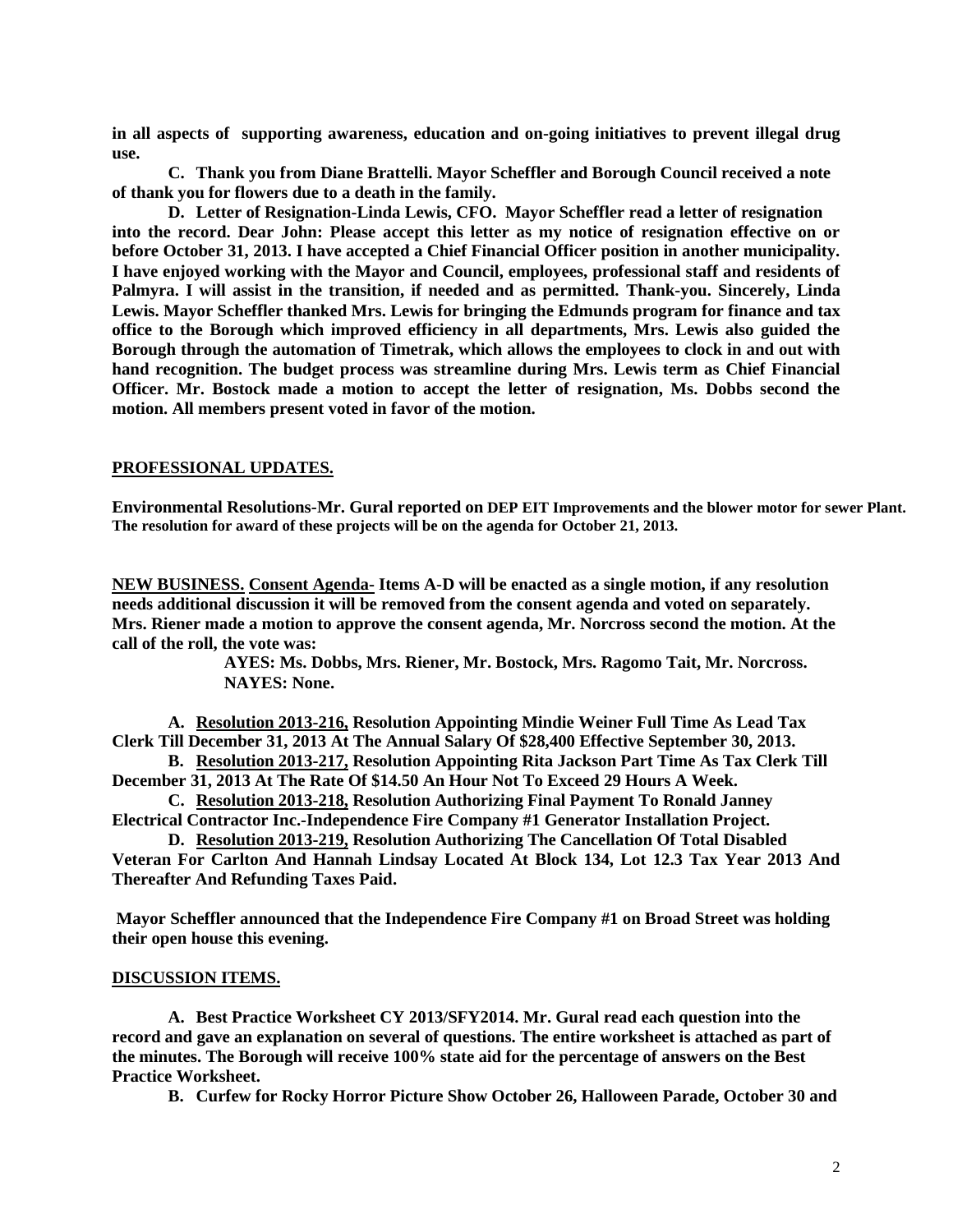**Halloween, October 31, 2013. Mrs. Ragomo Tait explained that the Halloween Committee and Public Events Committee is requesting that the curfew for the Rocky Horror Picture Show and also for October 30 and 31st, be changed to 10pm so that young children are not on the street during the show and also to keep the children off the street for Mischief Night and Halloween after 10pm. Mayor Scheffler thanked Mrs. Ragomo Tait and the Halloween Parade Committee for all of their hard work.** 

**C. DEP Administrative Order. Held for closed session.**

**D. Route 73 Redevelopment, DEP & ERM Letter and Jersey Recycling. Mr. Rosenberg requested that this be held for closed session.** 

**E. Community Center Organization Contract. Mr. Rosenberg has a draft contract available for council to review for closed session.**

**F. Rental Properties-back taxes. Held for closed session.**

**G. Ordinance Prohibiting Non-Resident Students From Attending Palmyra Schools. Mr. Gural explained that this was forward to the Borough Council by Superintendent McBride of the Palmyra Schools. Mr. Rosenberg recommends this be held for closed session.**

**H. Ordinance 2009-12-trailers. Mrs. Riener reported that there was discussion on forming a committee to review the Land Use Ordinance and any amendments that are needed. Mrs. Riener discussed Mrs. Kilmer, zoning officer is going to review the ordinance and make recommendations to her. Mrs. Riener will forward the recommendations to Roberta Locke, Chairwoman of the Land Use Board and also to Vice-Chairman Beck of the Land Use Board for their review before being presented to council and the land use board.** 

**I. Borough/Church gravel road-cemetery. Mr. Gural presented Borough Council with a letter from Epworth Methodist Church concerning the cemetery road behind Borough Hall. Mr. Gural explained that the Borough would have to have an agreement with the Church and adjacent property owner to pave the roadway. Mr. Rosenberg recommends that since the discussion would be contractual, it should be held for executive session.**

**J. Storm Drain Outfall Ditch-Firth Lane. Mr. Gural discussed that the Borough had sent a letter to Freeholder Donnelly about the drain outfall ditch and requested assistance from the county. The County had promised to help previously, but there was an issue with beavers in the area that had to be taken care of first by the Borough. The proper permits for the beaver removal were obtained and the beavers have been removed. There is a meeting schedule on Thursday with the county departments and the Borough to discuss the cleaning of the ditch and removal of debris.** 

**K. Maintenance Bonds-release. Mr. Rosenberg requested that this be held for closed session.** 

**L. New business welcome and information packet. Mayor Scheffler discussed that she would like to form a committee to help put together an information packet for new businesses. The packet would contain information about the borough, where to find information on borough procedures and doing business in the borough, as well as give information on permits that they may need. Mr. Bostock would like to be a part of the committee. Mrs. Riener recommends that a member of the Land Use Board should also be included. Mayor Scheffler would like to have the packet available by January.** 

**E. Public Events-Mrs. Ragomo Tait announced that there will be a scavenger hunt on October 18 and that the list will be available after 3pm that day on line and also at the MUSE on Broad Street.** 

**F. Trash Carts-Mr. Gural informed council that the trash carts are being swapped out for residents especially in the Riverfront that requested a smaller cart. The carts are also available for sale at Borough Hall for the residents that want an additional cart.**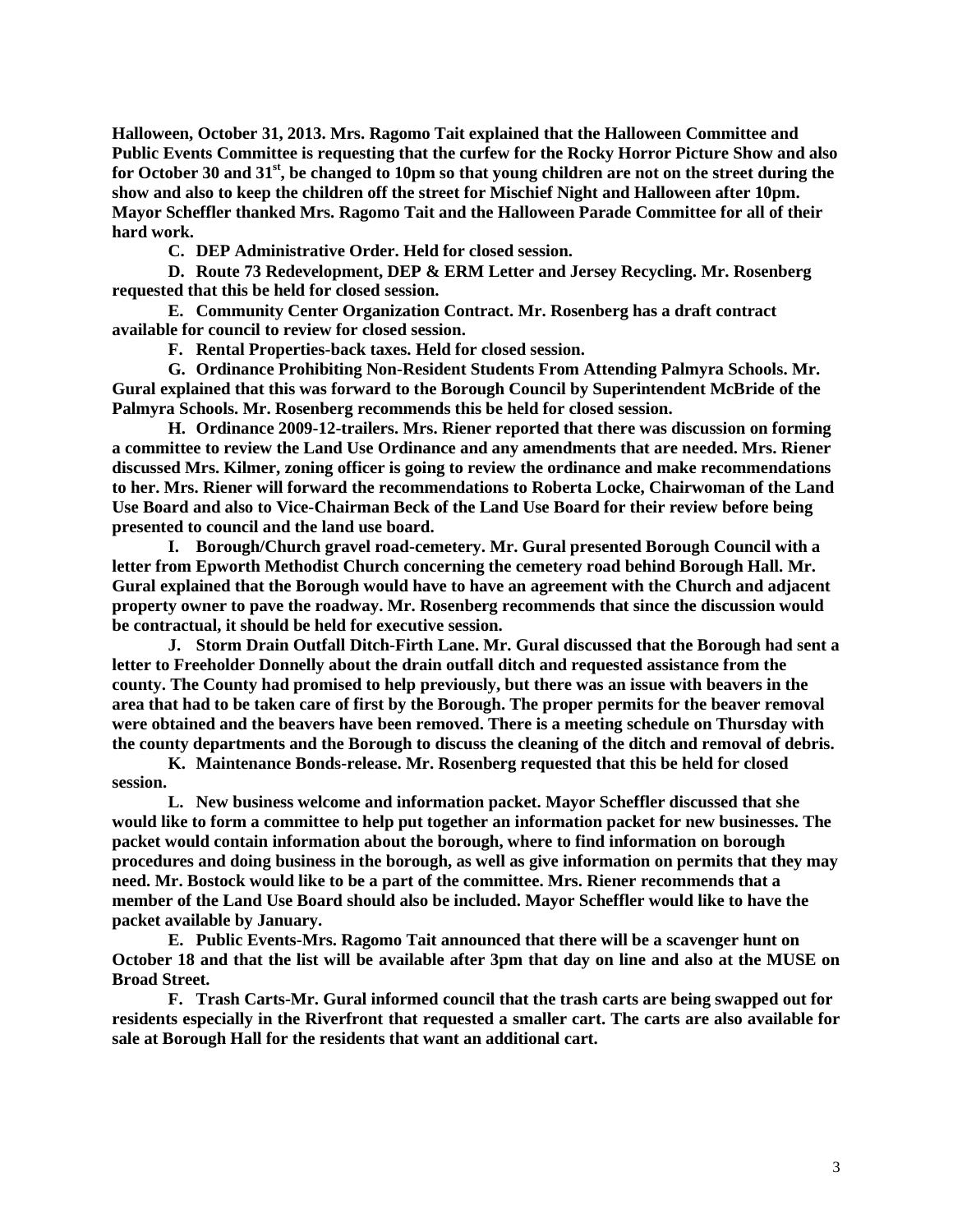**PUBLIC COMMENTS. Ms. Dobbs made a motion to open the meeting to the public, Mr. Bostock second the motion. All members present voted in favor of the motion.**

**Mr. Smith-Van Sant Drive-discussed that he is not in favor of amending the ordinance for trailers, he does not want to see someone else trailer or rv from his home. Mrs. Riener explained that the council is looking to amend the length of the trailers not the location of the trailers. The residents would still have to park the trailer out of view and not be in the site line. Mr. Smith replied that trailers of any kind make the town look trashing and that the owners can rent storage spaces like boat owners have to. The boat owners are not allowed to park in their yards or driveways and they are smaller than trailers. Mr. Smith inquired about the price of a business registration and that he had heard it was \$220.00. Mr. Gural replied that the cost of a business license registration is \$20.00 for the year, there is an additional fee if the business is buying and selling gold or precious metals. Mr. Smith inquired if the Route 73 redevelopment was still going on. Mayor Scheffler explained that the Borough is always working on the redevelopment.** 

**Ms. Veitenheimer-Rowland inquired about the driveway ordinance and if it was ever adopted? Mrs. Riener replied the driveway ordinance was adopted and that and that there is a provision in there about curb cuts are needed. Mrs. Riener explained that there are also provisions for some yards to be grandfathered. Mayor Scheffler explained that the major change to the ordinance was to make sure that a driveway had a curb cut.** 

**Mr. McElwee-Columbia Avenue thank Borough Council and Mrs. Ragomo Tait for the work on the benches at the War Memorial Pak. Schwering' Hardware is donating paint for the benches as well. The Yellow Ribbon Club used to give out stepping stones with the branch of the service on them. The Yellow Ribbon Club donated two of the stones to the War Memorial and they are in front of each bench. Mr. McElwee explained that he is looking for two more stepping stones so that all branches of the military are represented. Mr. McElwee inquired if the new recycling carts that are ordered through the single stream recycling program will be delivered through the Borough or will the residents have to pick them up. Mayor Scheffler explained that the county will drop them off in the Borough and that the Borough can arrange to have them delivered to the residents that ordered them. Mr. McElwee inquired about the ordinance for non-resident students. Mayor Scheffler explained that Superintendent McBride reached out to the Borough for assistance in students attending the school who did not live in the Borough. Mr. Norcross explained that other districts have been implenting the same policy and that the school has attempted to track down students attending who do not live in the district.** 

**Mrs. Nowicki-Morgan Avenue inquired about Sustainable New Jersey that was passed last year and that she had OPRA request information and was not given a list of the green team members. Mayor Scheffler explained that she was a member of the green community's team a few years ago and that there was not enough participation at that time. Mr. Gural explained that Mindie Wiener was appointed to Sustainable New Jersey Coordinator as a volunteer last year and that there has not been an official committee established.** 

**Mr. Schwering-Broad Street inquired as to how the Borough was notifying landlords about the rental registration requirements? Mayor Scheffler replied that two letters have been sent out to the entire town and it discussed the rental registration as well as other Borough news. The Borough is also using the tax records to notify landlords. Mayor Scheffler explained that Mrs. Nagle mailed out business registration forms to all of the list businesses through the yellow pages and websites.** 

**Mrs. O'Connor-Moorestown discussed that she had sent an email to the Mayor on September 23 and did not receive a response. Mayor Scheffler explained that she always responds to her borough emails. Mrs. O'Connor requested an explanation of the first paragraph of the letter that was sent out by Mayor Scheffler about information being intentionally distributed by out of town landlords and that the wrong information is being given out. Mayor Scheffler replied that many people and tenants have called about information that they have been given and that it is wrong information. Mrs. O'Connor discussed that as a landlord she pays a lot of taxes and feels that the letter**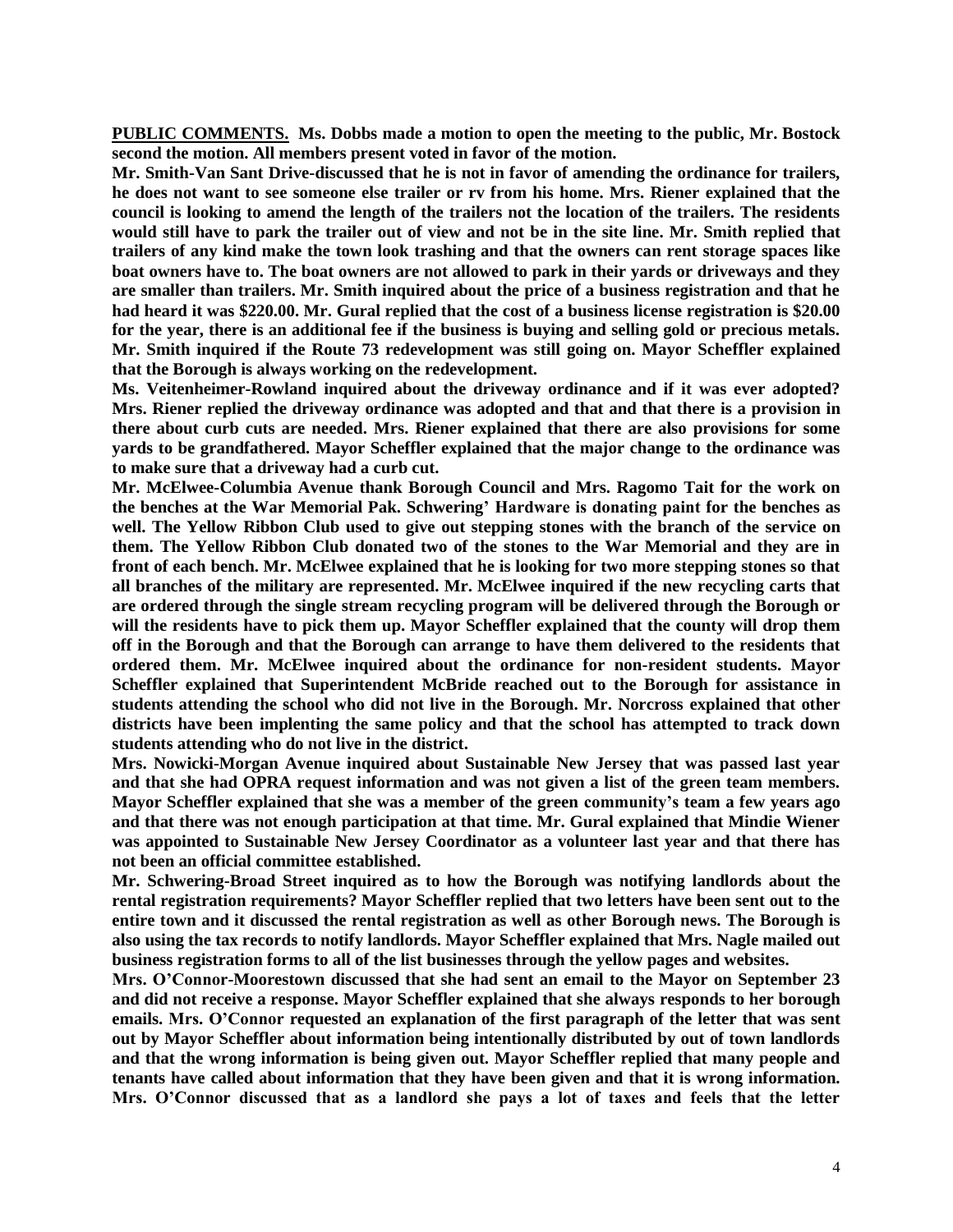**disrespected the out of town landlords. Mrs. Riener explained that Borough Council has not been allowed to speak on the rental issue due to the lawsuits that were filed and that it is frustrating to hear the comments about the rental ordinance and not be able to answer. Mrs. Riener explained that the rental ordinance has been discussed on and off for over a decade and that it has been adopted with many amendments after listening to the landlords. Mr. Rosenberg explained that council has remained mute during the court process and that their positions will be heard in court. Mr. Rosenberg discussed that there is only so much misinformation that a human can take without responding. Mr. Rosenberg explained that his statement is that no one on Borough Council or the Mayor stand to gain personally from the adoption of the ordinance, the only gain is that the community that they were elected to represent will be a nicer and cleaner place to live. The cost to register a rental property with the Borough is only \$79.00 which is a lot less than other communities. The Borough Council is charged with representing all of the residents of Palmyra and that the tenants of the rentals are residents of Palmyra and deserve a decent place to live. Mr. Rosenberg discussed that if any landlord really does not like owning residential property in Palmyra perhaps they should consider selling their houses.** 

**Mr. Kay-West 2nd Street-inquired if the prelimary list for inspections was available. Mr. Gural responded that the inspectors will follow the BOCCA code. Mr. Kay inquired if all properties in the borough have to follow the codes as well as the rentals. Mayor Scheffler explained that the codes pertain to all homes in the Borough and that it is the same standard for everyone.** 

**Mr. Brooks-Delran-inquired about the water usage rates and the sewer bill. Mayor Scheffler explained that the sewer bill for the fall and winter months will be based on water usage as well as a standard charge. The water usage billing will not be used for the summer months so as not to affect residents who fill their pools, water lawns, etc. Mr. Brooks discussed that he has a small powder room at the business for employees and is charged a large sum for the sewer. Mrs. Riener explained that the water usage billing will help similar locations to save money on their sewer billing. Mayor Scheffler discussed that it is a length process to change the billing system and that the Borough has to obtain the water usage from New Jersey American Water.** 

**Ms. Veitenheimer-Rowland inquired if the new sewer billing would take effect in April. Mayor Scheffler replied that the April billing is the targeted date.** 

**Mrs. Fallows-Moorestown inquired as to how the landlords are being notified of the registration requirements and that she did not receive a letter from the Mayor. Mayor Scheffler explained that the letters went to the residents of Palmyra directly. Mrs. Fallows discussed that as a homeowner in the Borough she would like to have a copy of the letter that was sent. Mr. Gural replied that he will place the letter on the website for people to read. Mrs. Fallows inquired about the ordinance for the BID. Mayor Scheffler replied that it is the basically the same ordinance that was introduced last year to dissolve the BID and return any remaining funds to the businesses.** 

**Mr. Schwering-Broad Street thank the Mayor for bringing the welcome packet back to life for the business and that he would like to see the businesses have an input on the packet.** 

**Mrs. Rix-Harbour Drive inquired if the new sewer rates would impact the residents of the Harbour and how the billing would be completed for the buildings. Mayor Scheffler explained that the Borough will work with the Harbour Board to help with the new billing.**

**Mr. Brooks-Delran inquired as to how people who are not on the computer can obtain a copy of the Mayors letters and the necessary forms for the rental properties. The information should be mailed out with the tax bills. Mayor Scheffler replied that there is always a long list of flyers that wish to be sent out with the tax bill and that they were mailed out in late summer. The library has public computers and also anyone can pick up a copy at Borough Hall during the day.** 

**No one else from the public wishing to be heard, Mr. Norcross made a motion to close the public portion, Ms. Ragomo Tait second the motion. All members present voted in favor of the motion.**